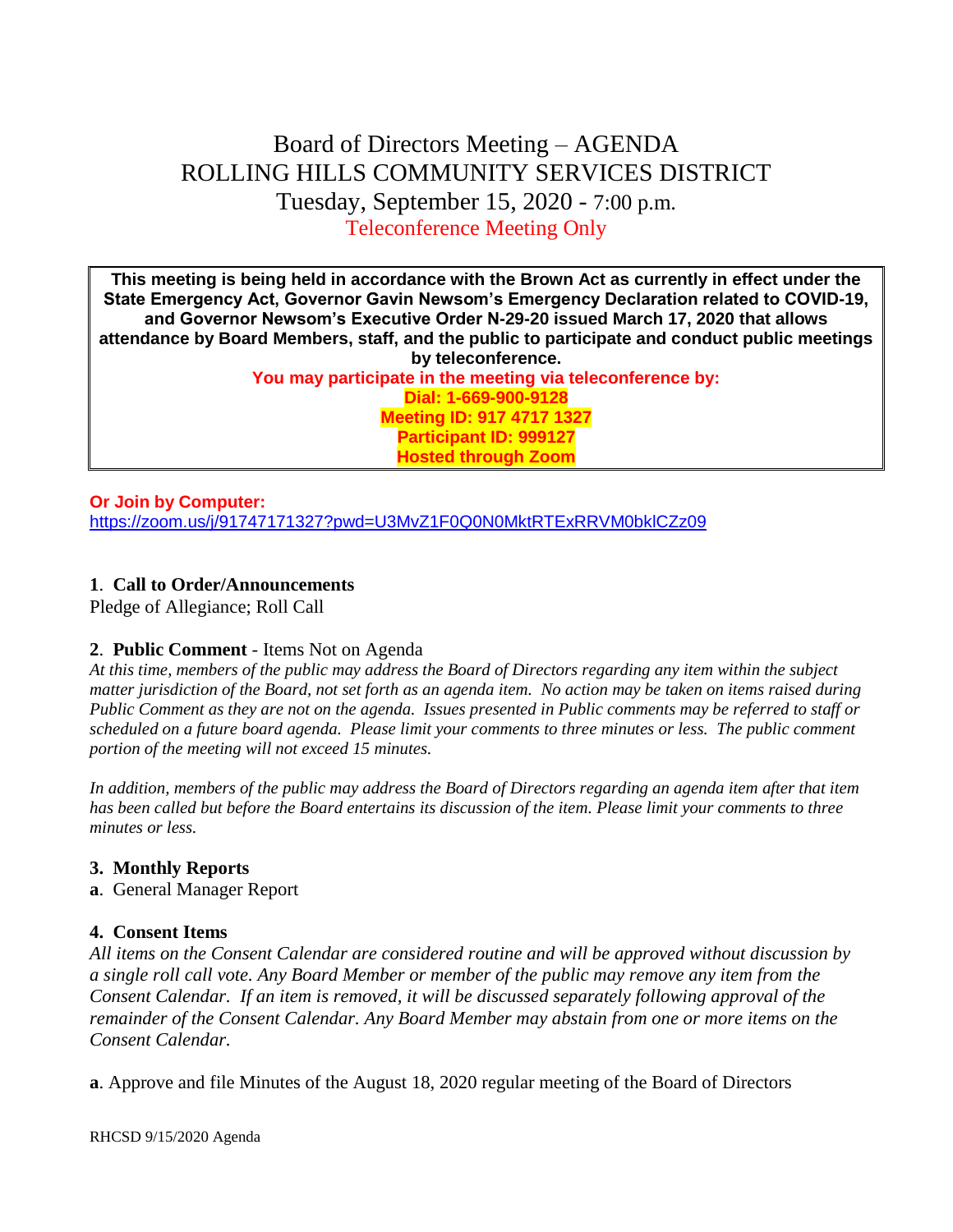**b.** Correspondence accept and file:

- 1) Umpqua Bank statement for period ending August 30, 2020
- 2) CalPERS Circular Letter dated August 18, 2020 re June 20, 2019 Actuarial Valuation Reports
- 3) Solicitation Letter from Sundown Land to Purchase District property

Consent Items Pulled for Discussion:

#### **5. Old Business**

- **a. Folsom Heights Development Project – Prima Road Emergency Vehicle Access (EVA) –** Staff to provide update regarding any new information received by the District on this issue. (Informational/Discussion Item)
- **b. Vacancy on RHCSD Board of Directors –** Carried forward from August 18, 2020 meeting. Due to the resignation of Tim Halverson tendered on June 22, 2020, a vacancy was created on the Board of Directors. The Board solicitated Statements of Interest by posting a Notice of Vacancy with the intention to make an appointment to fill the vacancy at its meeting on August 18 per Gov Code section. No appointment was made by August 27, 2020. The vacancy will be addressed through the election/nomination/appointment process. (Informational/Discussion Item)
- **c. November 3, 2020 Election – Director Appointment(s) Due to Insufficient Nominees for Election –** As a result of insufficient nominees filing candidate papers to serve as a Director on the Board, the District has an opportunity to recommend to the Board of Supervisors nominees for appointment to fill the Director seats to be elected at the November 3, 2020 election and the one vacant Board seat created as a result of resignation. (Discussion/Possible Action Item)
- **d. Planning for Long Range Funding for Road Maintenance and Repairs and other Infrastructure Expenses –** Carried forward from August 18, 2020 meeting. In light of the findings contained in the Reserve Study commissioned by the Board to provide information about the District's aging infrastructure, amenities, and estimated expenses for maintenance moving forward and the actual bid costs for performing needed work, Board discussion regarding a plan to address these costs and other increasing expenses moving forward. (Discussion/ Possible Action Item)
- **e. Tree Issues at Berkshire Park –** Staff requests further review of tree issues at Berkshire Park in light of updated Arborist Report; consideration of expenditure of funds from approved budget in an amount not to exceed \$13,400 to carry out tree removal, pruning, grinding, and related work as outlined in the proposal from Bailey Tree Company and authorization for the General Manager to execute an agreement for the services (Discussion/Possible Action Item)